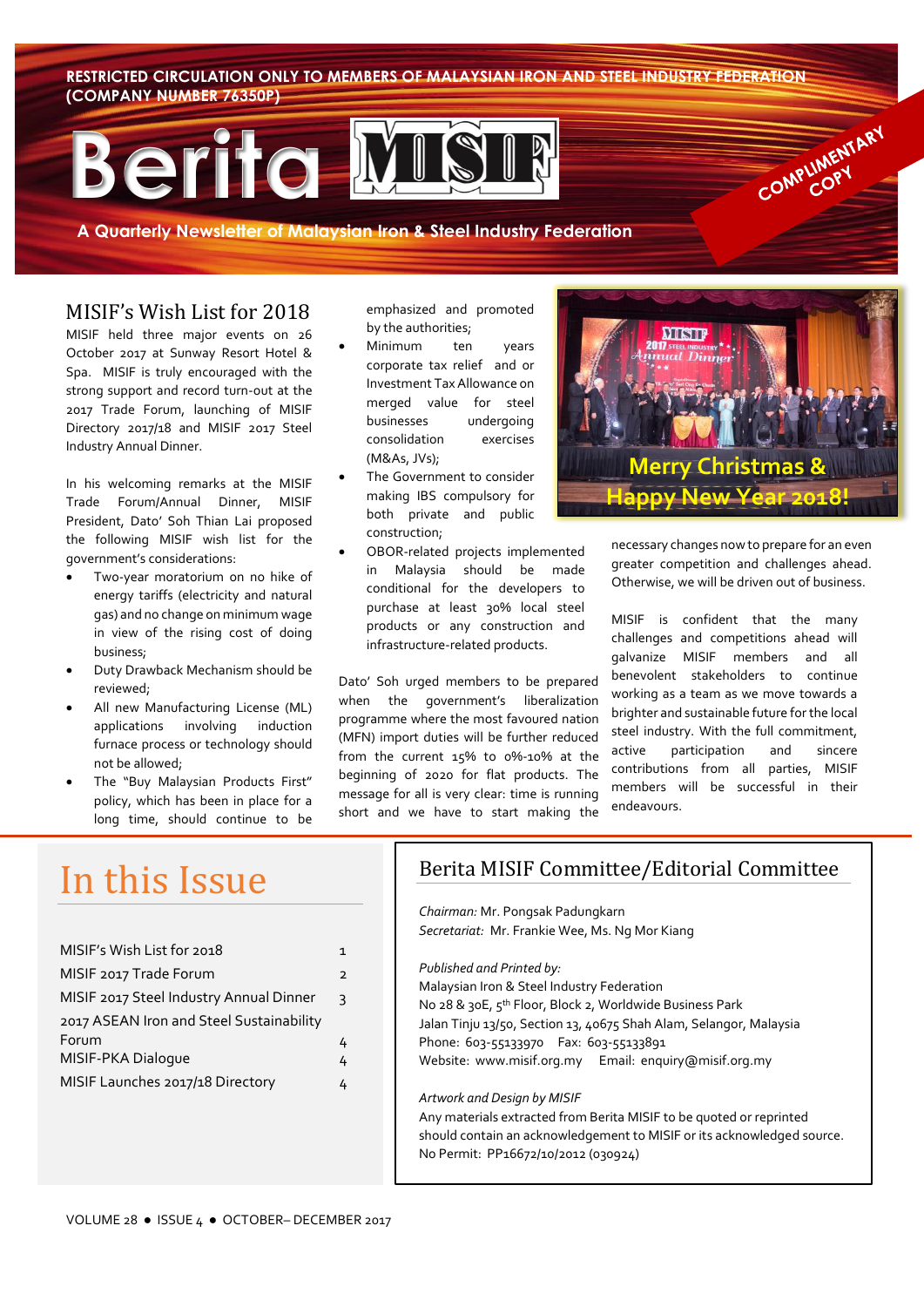# MISIF 2017 Trade Forum

MISIF organized a half day Trade Forum themed *"The Status, Challenges and Opportunities for the Malaysian Iron and Steel Industry"* on 26 October 2017 at Sunway Resort Hotel & Spa, Bandar Sunway, Petaling Jaya, Selangor.

Deputy Minister (Trade) of International Trade and Industry (MITI), Datuk Chua Tee Yong officiated the forum and launched the 14<sup>th</sup> edition of the MISIF Directory 2017/18.

Datuk Chua in his speech urged the industry players to keep pace with the latest megatrends and advancement of technologies as well as the emergence of new business models that could potentially disrupt traditional markets.

In times when the industry was facing less serious challenges than before, Datuk Chua would like the domestic iron and steel industry to innovate and plan for the future. Datuk Chua informed that global businesses and value chains were beginning to embrace changes in business models in order to survive. The Government had always urged the industry to move up the value chain and produce higher grade materials or specialty steel to cater for the catalytic sectors namely chemicals, electrical & electronics (E&E) and machinery & equipment (M&E) as well as two other potential growth areas; medical devices and aerospace subsectors. Thus, Datuk Chua viewed that it was vital for local players to either consolidate to remain competitive and resilient to these industrial changes or to engage with strategic partners to have technology transfers and process improvements.

The Deputy Minister also informed that the Government had liberalised the industry as early as 2009 to encourage higher valueadded activities and competitiveness in the entire value chain. Several policy adjustments and liberalisations were in place to provide certainty for all players in the manufacturing value chain – upstream, midstream and downstream as well as other users in the manufacturing sector that uses steel as their raw materials. Therefore, Datuk Chua said that MISIF must assume a greater role in promoting better integration along the value chains to ensure that all players remain competitive and relevant in the industry.

To benefit from this liberalisation effort, Datuk Chua said that local steel players should also take advantage of the various Free Trade Agreements (FTAs) that the Government had signed. ASEAN in particular would serve as an<br>important regional market, important regional whereby all ASEAN Member States were committed to deepening economic integration to benefit more than 600 million strong ASEAN population.

Datuk Chua therefore urged the domestic steel producers to take advantage from these FTAs and explore opportunities that were available in the regional and international markets. Datuk Chua also recommended MISIF to engage MATRADE in promoting Malaysian steel which meets<br>various Malaysian and Malaysian and<br>Standards. International Therefore, Datuk Chua viewed that the launching of the 14th Edition of the MISIF Directory 2017/2018 was in fact timely for the local industry to promote Malaysian-made steel domestically and abroad.

Dr. Nae Hee Han, Director, Economic Studies and Statistics, World Steel Association (WSA) presented the keynote speech on *"Global Steel Market Outlook 2017/18 and Challenges Ahead"* at the forum.

The papers presented at the forum were as follows:

- *"Updates on the Performance of the ASEAN Steel Industry and Outlook"* by Mr. Tan Ah Yong, Secretary General, South East Asia Iron and Steel Institute (SEAISI);
- *"Performance of the Malaysian Iron and Steel Industry in 2016 and Outlook"* by Mr. Frank Mizuno;
- *"Developments and Opportunities in the Malaysian Construction Industry"* by En. Sazali Che Amat, General Manager, Construction Materials Division, Construction Industry Development Board Malaysia (CIDB).

The CEO Panel Discussion concluded the



*Datuk Chua Tee Yong receiving a copy the MISIF Directory 2017/18 from MISIF President Dato' Soh Thian Lai. With them are MISIF Deputy Presidents Dato' Lim Hong Thye and En. Azlan Abdullah.*



*Over 220 participants attended the forum to gather an update on the status, challenges and aspirations of the domestic steel industry and to exchange ideas on how best to further promote the growth of the industry in the coming years*



*En. Azlan Abdullah (far left) moderated the CEO Panel Discussion consisted of En. Sazali Che Amat, Dr. Nae Hee Han, Datuk N. Rajendran (Deputy Chief Executive Officer, Manufacturing and Services Development II, Malaysian Investment Development Authority (MIDA), Dato' Lim Hong Thye and Mr. Jarrod Lim (Chief Executive Officer of Malaysia Steel Institute (MSI))*

> forum and the panels shared their candid viewpoints on three key areas, namely:

- Government's emphasis on "Buy Locally Manufactured Steel Products";
- Industry Consolidation and;
- Export Competitiveness/ Opportunities.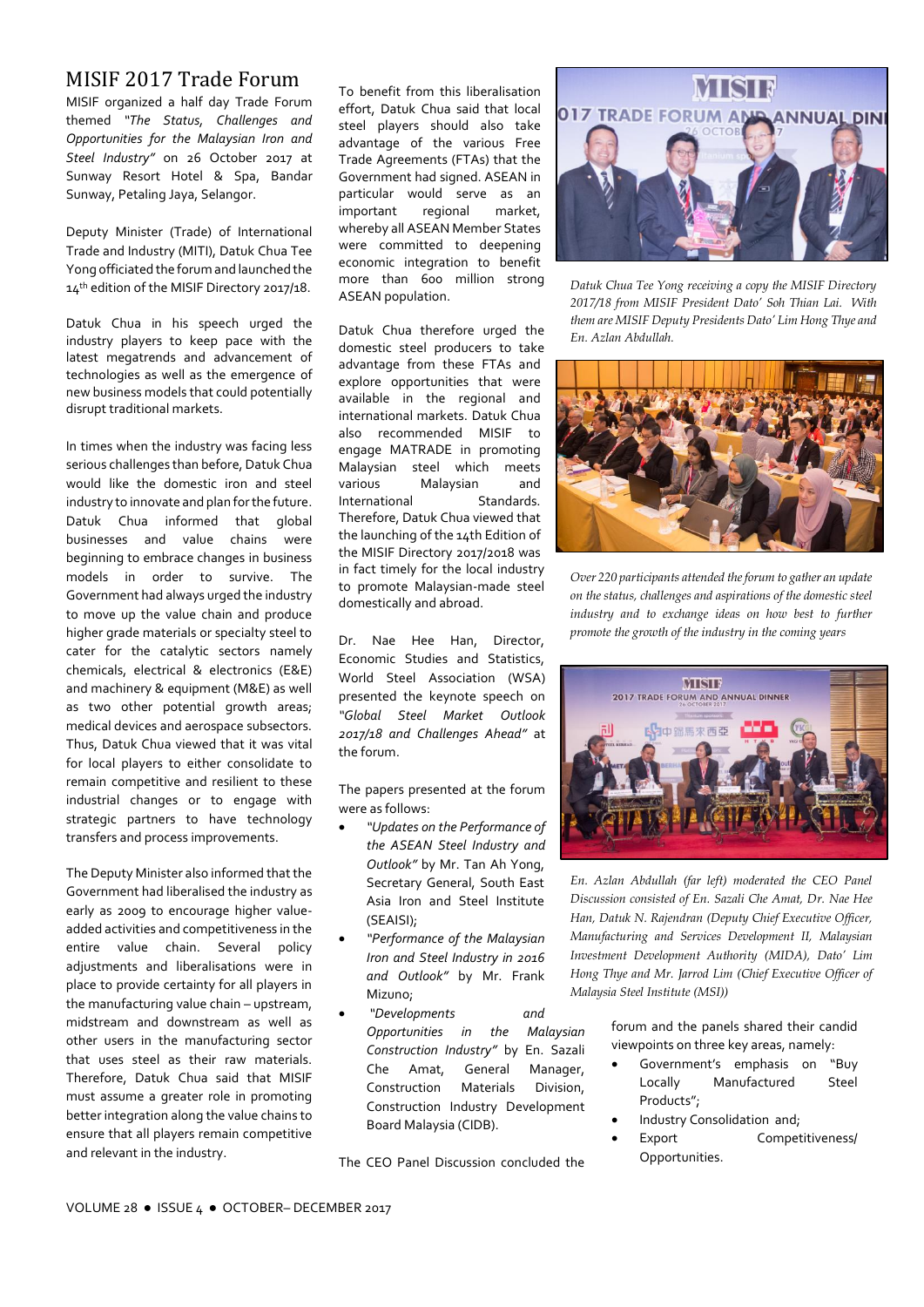# MISIF 2017 Steel Industry Annual Dinner

MISIF celebrated the 2017 Steel Industry Annual Dinner on 26 October 2017 in the Sunway Resort Hotel & Spa, Bandar Sunway, Petaling Jaya, Selangor.YB Dato' Seri Ong Ka Chuan, the Second Minister of the Ministry of International Trade and Industry was the Guest-of-Honour.

Over 610 guests (including senior officials from government ministries, agencies and leaders of industry associations) and members of the steel community attended this premier function.

Dato' Seri Ong Ka Chuan in his speech informed that although the Government was committed to liberalising the industry and providing a level playing field for<br>higher-value added activities, the higher-value added activities, the Government would continue to provide an oversight in terms of rules and regulations for the industry to remain competitive.

In addressing China's domestic supply-side reforms in the steel and coal industries, Dato' Sri Ong informed that the Government of China was encouraging mergers and acquisitions to enhance competitiveness through rationalisation of product varieties, talent redeployment, technology upgrading and effective funds channelling for better return on investment. However, he informed that the Chinese government did not provide any tax incentives for these mergers and acquisitions, and companies voluntarily do so to remain relevant and more competitive in the sector. At the same time, companies were also constantly reminded to innovate and apply technology to perfect their production, as well as develop new products.

Dato' Seri Ong further informed that it was along these lines that the Malaysian Government continued to urge the industry to consider consolidation, upgrade and innovate through mergers and acquisitions, as well as through jointventures and partnerships with key technology players or providers. To facilitate this sort of arrangements, he said that the Government was considering some form of incentives based on the study and recommendations done by MSI and MIDA recently. Dato' Seri Ong hoped once finalised, there would be consolidation proposals from the industry players which was an essential part of the industry reform programme.

As there were recurring complaints on the inability of Malaysian steel makers to supply high grade products, Dato' Seri Ong called upon the Malaysia Steel Institute (MSI) to conduct a study on local steelmaking capabilities to identify the gaps that prevent the industry from supplying high-grade and high valueadded steel to other manufacturing sectors.

Dato' Seri Ong wished to see the iron and steel players adopt the new megatrend, and apply new technologies that were very much related to steelmaking facilities such as predictive maintenance, product quality and testing and overall process control in the steelmaking plants. He requested MSI to work closely with MISIF and other government related agencies such as the Malaysia Automotive Institute (MAI), the Malaysian Industry-Government Group for High Technology (MIGHT), the Collaborative Research in Engineering, Science & Technology (CREST) and others to promote industry linkages.

MISIF wishes to take the opportunity to acknowledge the contributions of key sponsors for the Trade Forum, and also towards the publication of the MISIF Directory 2017/18 and the MISIF Annual Dinner. Our heartfelt thanks goes to the following:

#### **Titanium Sponsors**

- Ann Joo Steel Berhad
- CSC Steel Sdn Bhd
- Hiap Teck Venture Berhad
- YKGI Group

#### **Platinum Sponsors**

- Eonmetall Group Berhad
- Mycron Steel Berhad
- Southern Steel Berhad

#### **Gold Sponsors**

- Asia Roofing Industries Sdn Bhd
- Bahru Stainless Sdn Bhd
- BRC Prefab Holdings Sdn Bhd
- Hoto Stainless Steel Industries Sdn Bhd
- NS BlueScope Malaysia Sdn Bhd

#### **Silver Sponsor**

Japmas Steel Sdn Bhd

**Grand Lucky Draw Sponsor** Leader Steel Sdn Bhd



*Joining the occasion for the cake cutting ceremony from left are Dato' Lim Hong Thye, Mr. Nge Kwan Min, En. Azlan Abdullah, Dato' Seri Ong Ka Chuan, Dato' & Datin Soh Thian Lai.*



*Representatives of company sponsors with their souvenir plaques and the Second MITI Minister*



*MISIF annual dinners had always be an excellent occasion to get together and renew business contacts as well as to enhance networking opportunities.*



*Mr. Subash Bose Pillai of MSI (far right) is the lucky grand prize winner of an Apple Watch Series 2.42 mm sponsored by Leader Steel Sdn Bhd. With him from left are Mr. Frankie Wee (MISIF CEO), the second and third prize lucky draw winners and Dato' Nik Rahmat Nik Taib, Deputy Secretary General (Industry) of MITI.*